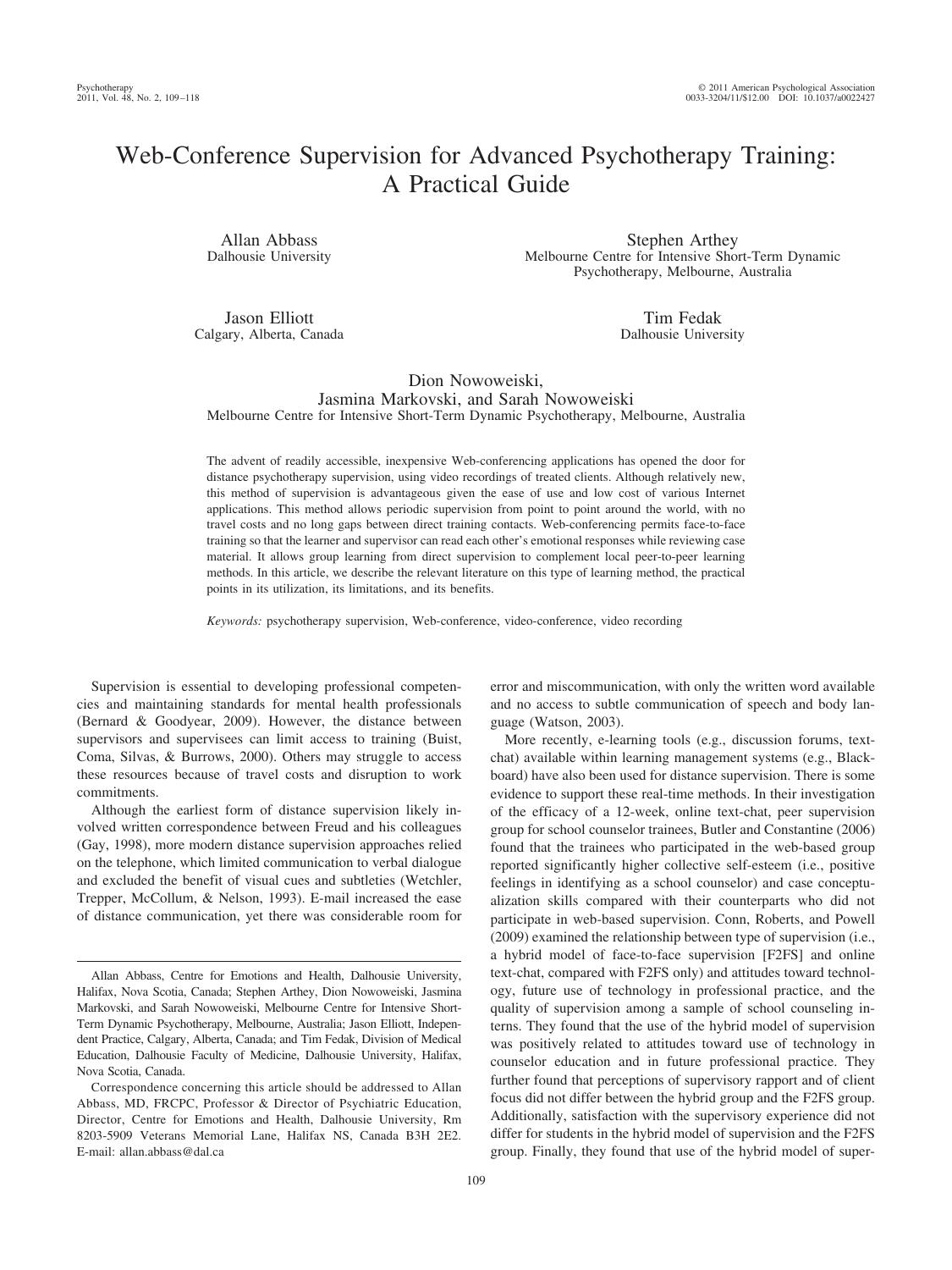vision correlated with attitudes toward the quality of supervision, substantiating earlier research (Gammon, Sorlie, Bergvik, & Hoifodt, 1998) that a hybrid model of supervision might enhance the quality of supervision.

Although these developments in distance supervision were useful, most would agree that psychotherapy supervision is optimized when participants can communicate through speech, body language, and paralinguistic channels, particularly during advanced training (Weingardt, Cucciare, Bellotti, & Lai, 2009). Videoconferencing systems permit two or more individuals to interact simultaneously via audio–visual transmissions using dedicated telecommunication technology. Although these systems have been used in various health care settings, they typically have substantial equipment and operating costs and require significant user training and ongoing technical support (Jarvis-Selinger, Shan, Payne, Plohman, & Ho, 2008). More recently, Web-based videoconferencing or Web conferencing applications have become available for supervision to be conducted across the country or the world (Olson, Russell, & White, 2001).

# **Empirical Basis for Video Conference or Web-Conference Psychotherapy Supervision**

Studies comparing video conference-based supervision and F2FS have predominantly focused on the supervisor and supervisee experiences. For example, Sorlie, Gammon, Bergvik, and Sexton (1999) compared supervisor and supervisee experiences of both approaches. The participants were supervisor–supervisee dyads who had engaged in over 70 supervision sessions, half of which were video conference-based. Self-report data on the quality of communication, the alliance, and disturbing elements in the supervision sessions were collected from self-report questionnaires completed after each session. The researchers found no differences in the variables between the two types of supervision except on the variable defined as "disturbance." This variable measured 5 items such as "Supervision session was frustrating" or "Session felt distant" by questionnaire. Trainees' experience of disturbance was significantly higher in the video conference conditions when compared with face-to-face sessions; however, supervisees' ratings on this scale diminished over the duration of the study. At the time of this study, video conference communication often involved audio delays which affected the quality of the communication and may have contributed to the "disturbance" variable. The authors concluded that the supervisor's ability to "diminish the negative effects of 'transference' reactions to the video-conferencing supervision," was probably the most decisive factor affecting quality of supervision (Sorlie et al., 1999, p. 459).

Xavier, Shepard, and Goldstein (2007) investigated the effects of video conference supervision and training provided by a supervisor in an Australian hospital, to a group of psycho-oncology staff working across various state-wide clinics. Participants were provided monthly video conference training, consisting of eight 1-hr presentations, followed by 1-hr case discussion. These were supplemented with individual telephone-based supervision. Selfreported ratings revealed an increase in confidence in assessing and treating pain in people with cancer, an increase in knowledge in the field, and a 25% increase in sense of effectiveness in managing psychological distress. The authors concluded that while participants indicated video-conferencing was an effective means of supervision and training, the lack of a comparison group limited interpretability of the data.

Another group examined counseling students' experience of F2FS versus video conference-based supervision (Reese et al., 2009). No differences were found in satisfaction with both the quality of supervision and the quality of the supervisory relationship between the two conditions. The students' self-efficacy in their counseling skills increased over the course of the supervision study. While they did not evaluate differences in skill improvement between F2FS and video conference supervision, the authors concluded that trainees' supervisory needs were met via both formats. Further, they recommended video-conferencing as a viable format for supervision; however, they suggested such a format requires augmentation by occasional in-person contact to maintain the emotional connection in the supervisory relationship (Reese et al., 2009).

Our survey of the literature leads us to concur with Hailey, Ohinma, and Roine (2009) that there has been limited research evaluating video conference psychotherapy supervision, especially as it relates to efficacy and client-based outcomes. For example, the available evidence does not clearly indicate whether the format affects clinical outcomes, which frequency is optimal (e.g., monthly, weekly, quarterly), or which dosage (e.g., number of hours each time) is most effective.

# **Technical and Practical Issues in Applying Web-Conference Supervision**

We will describe one approach we use to conduct Webconference supervision that has minimal technical and financial demands. Our goal is to provide a basic guide to key features of this mode of supervision rather than to promote any particular technological system.

# **Video Recording of Treatment Sessions**

A core feature of our particular supervision approach is the review of video recordings of psychotherapy sessions. The treatment method we study, Intensive Short-term Dynamic Psychotherapy (Davanloo, 2000), emphasizes moment-to-moment examination of somatic experience of emotions, anxiety discharge pathways, and verbal and nonverbal defenses against emotions. Thus, this method and other emotion-focused treatments are taught, researched, and supervised through the use of video recording and review (Said, 2000; Abbass, 2004). An inexpensive recording setup can capture the client–therapist interaction by simply positioning a mirror behind or beside the client, who sits facing the therapist and video camera; the image of the therapist is captured through the reflection in the mirror. The overall cost of this basic recording set up is less than US \$1000. Alternatively, split-screen software using separate cameras presents a more expensive option to capture therapist and client events. Either option provides adequate recordings of therapist– client activities for supervision purposes.

# **Selecting a Web-Conference Application**

A review of all Web-conferencing applications is beyond the scope of this article and of little value because of the speed with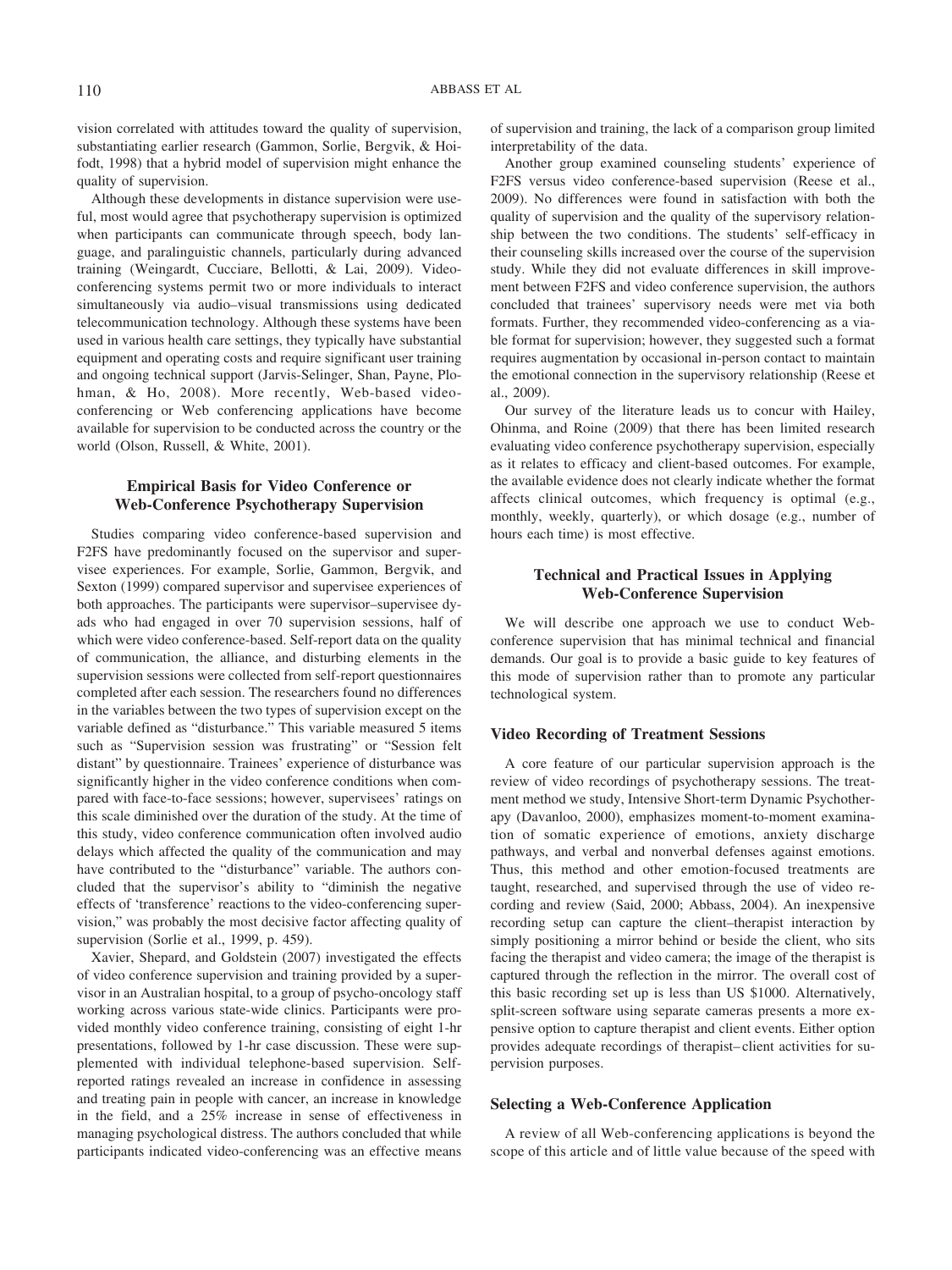which new services continue to evolve and enter the marketplace. Some of these systems include Elluminate (http://www .elluminate.com/), Wimba Classroom (http://www.wimba.com/ products/wimba\_classroom), GotoMeeting (http://www .gotomeeting.com/fec/), Skype (http://www.skype.com/), and Adobe ConnectPro, (http://www.adobe.com/products/acrobat connectpro/), with each system having slightly different features but many similarities. The majority of these Webconferencing solutions use the participants' web-browser to present the Web-conference content. The ability to share slides, desktops, as well as presenter/participant video, audio, and text-chat communication through the web browser requires only that the participants keep their software up-to-date. Many of these systems use Java software within the Web-browser and are available for both PC and Mac operating systems; however, being Java based may pose challenges in hospital offices where the software is often prevented from being updated because of its use for supporting patient records. Adobe ConnectPro does not use Java, and also has the benefit of permitting multisite video that mimics face-to-face group meetings. For further information regarding the applications, refer to the developer's Web site listed earlier in the text.

# **Application Set Up**

The necessary components for Web conferencing include a basic microphone and Web camera-equipped computer that is connected to the Internet. Skype is the system we use for Webbased supervision, and it provides free services such as audio– visual transmission, instant messaging, and desktop sharing. To use the Skype application, we first downloaded the free dedicated software from the company Web site (Skype.com). This software includes encryption of video and audio content, therefore ensuring privacy and security.

Skype currently allows for cross-platform (i.e., Windows, Mac OS X, Linux) video Web-conferencing at no cost. Minimum computer system requirements generally include a 1 GHz processor with 512 MB RAM for the Windows and Mac OS X platforms used in our situation. This application requires basic broadband (high data rate transfer) Internet access. The Organisation for Economic Cooperation and Development (2008) defines a connection as broadband if the data transfer rates exceed 256 k/bits per second (256,000 bits/s), whereas the United States Federal Communications Commission (2010) has recently defined "basic" broadband as having a minimum data transfer speed of 4 Mbps per second (4,000,000 bits/s) downstream (from the Internet to the user's computer) and 1 Mbps/s upstream. To confirm the speed of your broadband connection, several options are available, the simplest being an online speed test at http://www.speedtest.net/.

# **Streaming Versus Sharing Video Files**

We use two methods to share the actual recordings of psychotherapy sessions during supervision. First, the live streaming approach uses the share screen function in the Skype application that permits an individual to view the display of another individual's computer, including a DVD or video file that is being played. During a Web-conference call, screen sharing can be initiated via the Share button in the call window toolbar. Alternatively, go to the main application menu, open the Call menu and select Share screen. Users also have the ability to open this function within the chat window if this is open during the call. Although the live streaming approach is quite simple, it is vulnerable to slower data transmission speeds during peak usage periods on the Internet. The second approach involves playing the video file at each user location during the Web conference in a synchronized manner. This requires the interview file to be sent ahead of time to the supervisor using file sharing applications, such as Apple's iDisk (https://www.me.com/idisk/) and Filedropper (http://www .filedropper.com/). This approach is slightly more time intensive, requiring recordings to be uploaded to a secure server the day before supervision so as to allow the supervisor time to download the file to their computer. To do this, the supervisee accesses the online file host's server and uploads his or her supervision file, using a Web browser (e.g., Internet Explorer, Safari, etc.). Following this, the supervisee sends an e-mail to the supervisor with the URL link and a password to access the file. The supervisor then accesses the online file server, enters the password, and clicks on the link to download the file to their computer. Typically, we reduce our file sizes using free compression software (e.g., VideoMonkey http://videomonkey.org/Video\_Monkey/News/ News.html or MPEG Streamclip http://www.squared5.com/) to around 350 MB for a 1-hr video file. Instructions on how to use these applications are available at each of the links provided earlier. Shrinking files to this size still allows adequate video and audio quality to clearly see and hear major aspects of the session. This approach offers a remedy for occasional Internet speed difficulties (Table 1).

#### **Technical Support Issues**

There are numerous software applications relevant to our approach for supervision, including various Web-conference, filesharing, video-file compression, and security applications. Both the rapid pace of ongoing software innovation (e.g., version updates) and even user interface differences within some of these applications (e.g., OS X vs. Windows versions of Skype) make it difficult to provide a straightforward set of explicit technical instructions that will remain relevant even in the short term. For instance, Skype announced a major application development

#### Table 1

|  |  |  |  |  |  | Approach to Poor Audio-Visual Signal Transmission |  |  |
|--|--|--|--|--|--|---------------------------------------------------|--|--|
|--|--|--|--|--|--|---------------------------------------------------|--|--|

| Preventative Measures                                             |
|-------------------------------------------------------------------|
| Use adequate capacity computer (minimum Intel Core2 Duo Processor |
| E440)                                                             |
| Use broadband (high-speed) Internet connection (minimum Broadband |
| speed 7.0 Mbps)                                                   |
| Turn off other computer programs                                  |
| Turn off other computers if on a network                          |
| Send files ahead rather than share screen                         |
| Schedule Web conference for off peak times                        |
| Avoid wireless Internet connections if possible                   |
| Ameliorating transmission problems                                |
| Stop and restart the video call                                   |
| Shut off video                                                    |
| Be sure other programs are shut off                               |
| Call over the Internet (audio only)                               |
| Call by telephone: always have numbers on hand                    |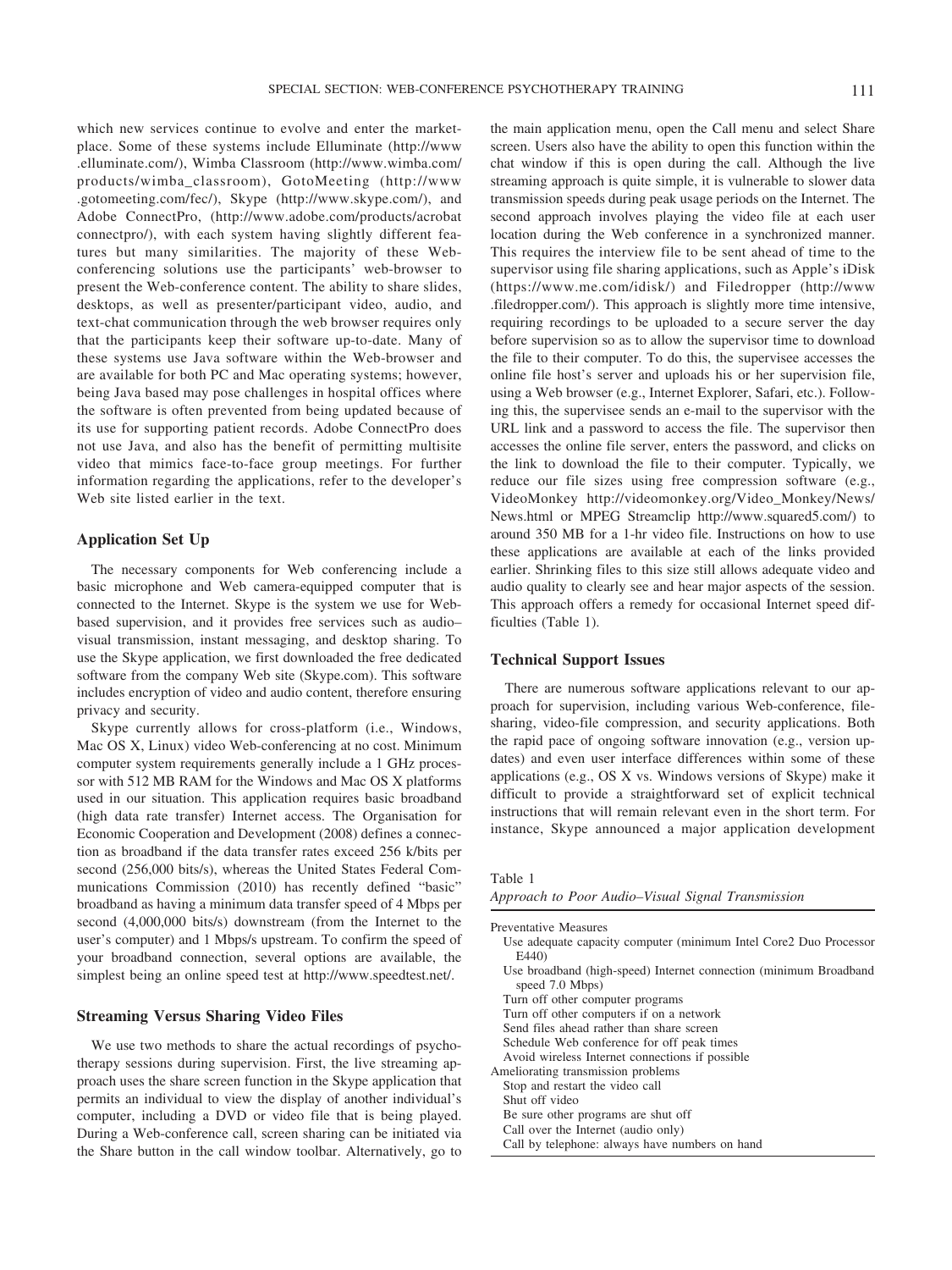involving 10-user group video transmission capacity during the preparation of this article (http://blogs.skype.com/garage/2010/ 09/50\_beta\_2.html).

Nonetheless, we certainly recognize the utility in providing some practical recommendations for technical support issues given that we did not have any formal technical expertise while implementing our Web-conference supervision approach. First, we recommend the use of contemporary application review websites (e.g., http://download.cnet.com/webware-apps/; http:// www.webconferencing-test.com) and relevant online magazines (e.g., http://www.pcmag.com; http://www.macworld.com) for general information about various applications available online. Second, we recommend tutorials, help or support sections, and user discussion forums found on most application Web sites as the primary sources of basic instruction overviews and specific troubleshooting information. Third, basic instructional videos are available on the YouTube Web site (http://www.youtube.com) and can complement official application tutorials as a means of familiarizing oneself with programs. Fourth, we recommend conducting trial runs with all Web-conference participants aimed at troubleshooting any procedural or technical issues. Finally, formal information technology support is always recommended if one has ready access to these resources.

# **Catching the Wave**

Supervision participants must establish an agreeable conference schedule that may cut across multiple times zones. In our case, a discrepancy in time of at least 13 hours between Melbourne, Australia and Halifax, Canada called for flexibility: On winter mornings, the frosty Canadian supervisor was often annoyed at his Aussie supervisees in shorts with "shrimps on the barbie" during their simultaneous warm summer evenings, but that all changed 6 months later! There is also an advantage to avoiding conference times that overlap with respective peaks in Internet usage in order to optimize data transmission speed. We have found that 07:00 - 09:00 EST, before most of North America is awake, while much of Asia is going to sleep, and while it is late evening in Australia, is a very good transmission time. The same morning times yield good signal when going from east coast to west coast North America if the supervisee does not mind being up at 06:00 before the continent goes to work.

#### **Group Set-Up and Technical Issues**

While individual supervision is easily conducted via a Web camera equipped laptop or personal computer, setting up group supervision requires more planning. Because the Skype application has till now only permitted video Web conferencing between two computers at one time, $<sup>1</sup>$  the small group supervision format used in</sup> our case required all supervisees to be in the same physical location to Web conference with the supervisor. This format requires adequate video display size, where both the therapy video and the supervisor (or supervisee if you are the supervisor) can be clearly viewed. Although a standard sized monitor will suffice in a one-to-one supervisor–supervisee arrangement, in group format either a large monitor that enables all participants to be clearly seen in the one image, or the ability to focus the camera on each supervisee as they have their turn, is required. A multisite super-

vision session would have multiple video images, suggesting a larger screen would be required at each site to simultaneously accommodate all images. The video display used at this group supervision location was a 50" high definition plasma monitor with 1080p resolution. This size was ample as it allowed for simultaneous display of three windows, including video display of the supervisor and the session playback along with the chat window. The standard font size of the chat window was changed because of the supervisees being unable to read the text from a distance of 4 m, to a font size of 24. This enabled viewing from that distance but could have been increased further for people with visual difficulties. Although smaller displays may be used, the windows sizes would be reduced along with the need to be closer to the display. This in turn may restrict the number of supervisees able to participate at one time because of the compromise between size and the ability to view the display.

Two different video capture (camera) devices were used at the supervision location. The first capture device trialed was a standard consumer digital video Handycam (Canon MD 120 Digital Video Camera). This was connected to an Apple MacBook Pro through the firewire port. The camera could be positioned to focus on the entire group or on each individual when it was their turn. This required one of the supervisees to manually operate the zoom function on the camera and to adjust the settings. This proved to be onerous and the group opted to use the built-in camera on an Apple MacBook Pro to reduce the amount of equipment needed and to preclude the need to manually operate equipment during the session. However, this resulted in a fixed picture of the entire group throughout the supervision session. Although this did not reduce the effectiveness of the supervision format, it resulted in the supervisor only being able to see the group from a fixed distance; ideally, it would have been better to have simultaneous views of the group and the individual receiving supervision. This could be achieved with the purchase of additional equipment, but the costs of this equipment are prohibitive and would not outweigh the current drawbacks.

For clear conversation between supervisor and supervisees, a low proximity condenser microphone that is specifically designed for use in a group environment, placed 2–3 feet in front of the group would be ideal; however, we used the built-in microphone in the Apple MacBook Pro computer through which we conducted the Skype session and found this to be sufficient. The system was placed at a distance of about 2 m from the supervisees. The position of the system was adequate and allowed for both audio and video capture of the group and no issues arose that required the purchase of additional devices.

# **Preparation by Supervisee**

For the supervisee, the Web-conference preparation involves a focused review of psychotherapy recordings beforehand, including

<sup>&</sup>lt;sup>1</sup> At the time of printing Skype now allows for multiple video Web conferencing between 3 to 10 individuals for a small daily or monthly fee (see: http://www.skype.com/intl/en-us/prices/premium/). In addition, oo-Voo (http://www.oovoo.com/) offers free software for download that allows video Web conferencing between 3 users for free, and between 4 to 6 different users for a small daily or monthly fee (see: http:// www.oovoo.com/Buy.aspx).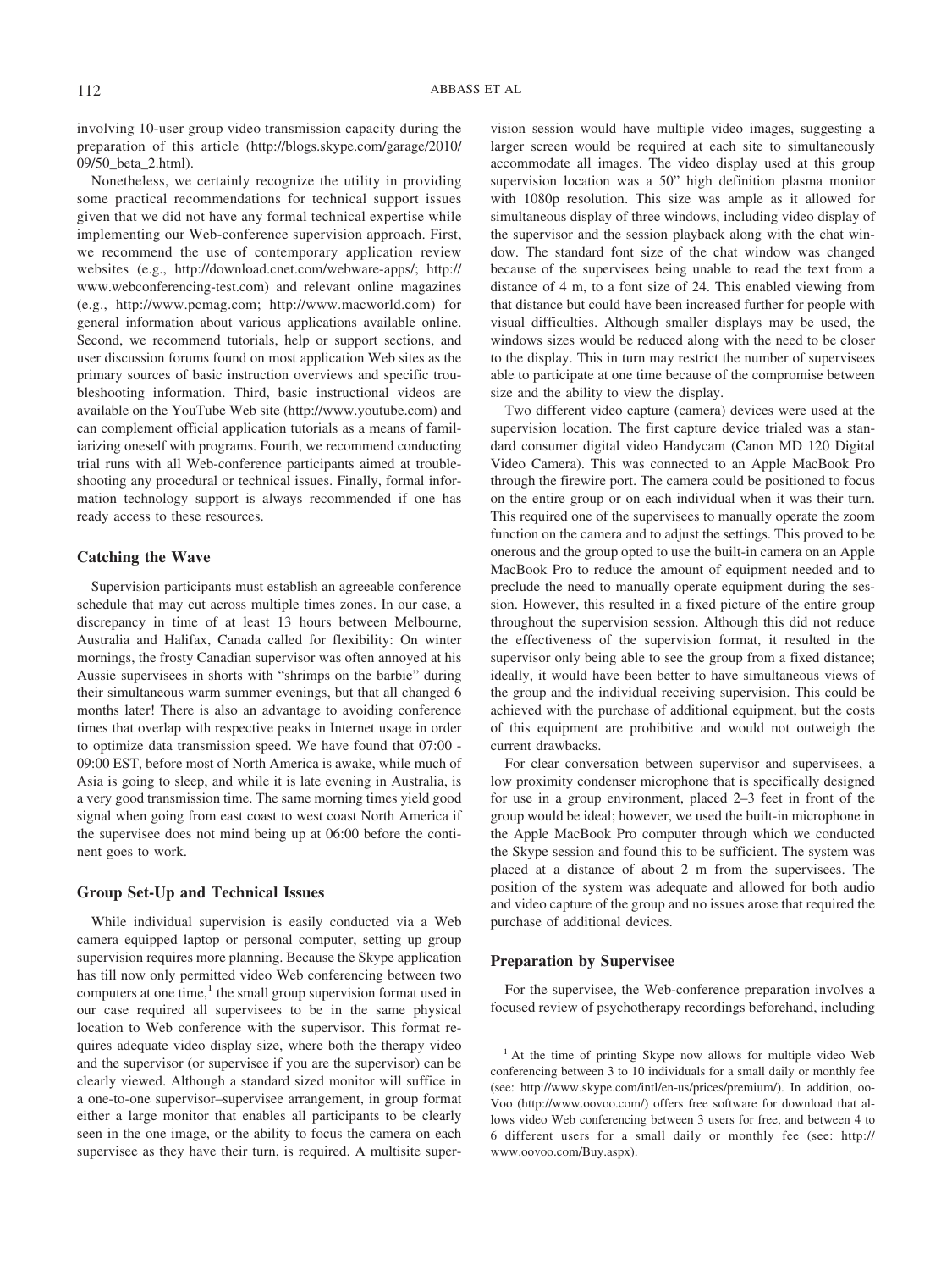efforts to engage in self-supervision and to identify relevant sections for review with the supervisor. Ideally, this review includes specific diagnostic information (e.g., client's anxiety tolerance, defensive functioning); technical issues regarding the timing, selection, and application of specific interventions; evaluation of client response to interventions; and efforts to monitor the supervisee's internal responses while working with the client. Afterward, the supervisee has a set of review notes corresponding to specific sections of the psychotherapy recording ready for use during Web-conference supervision. One or two sessions are typically reviewed in a 30-min Web-conference supervision session. Thus, being prepared for a focused review optimizes the use of supervision time.

# **Session Scheduling and Structure**

Supervision in the individual format is held every 1–2 weeks and is 30 – 60 mins in duration. In these sessions, one or two cases are reviewed. If supervision were less frequent, such as monthly or quarterly, a 1- or 2-hr slot would be allotted to each supervisee.

In our Australian group of four psychologists, each was allotted 30 min of a 2-hr session held every 2 weeks. This group used a turn-taking arrangement that had each member presenting for 30 min per session, during which the video recording of one therapy session was reviewed. It is up to the groups to decide whether questions or comments from other members are allowable during the supervision of an individual's case: the segment belongs to that supervisee to use as he or she wishes. In this group, observers were free to make generally judicious and quite supportive comments. Each supervisee thus had 30 min of direct supervision and 90 min of indirect supervision in each block. This enabled a broader range of supervisory experience with more exposure than would be possible with a one-to-one review. However the "depth" of personal supervision on therapy issues and therapy practice is less compared with a one-to-one supervision of the same duration. In a group setting, we believe 30 min is the minimal time that should be allotted for direct supervision to each group member, meaning supervision groups are limited to two active members per hour. However, others can observe the supervisory process with the free consent of the group.

# **In-Session Process**

During the Web conference, both supervisor and supervisee(s) examine the recording together and strive toward cosupervision of the recording. Each party's computer display includes Skype windows with their colleague's live video call and instant text messaging, as well as a larger window playing the psychotherapy recording under review. While the recording plays, each party is free to make verbal comments and suggestions, or to raise questions about the client– therapist events unfolding before them. In this sense, the supervision is approached as a shared task depending on the developmental level of the individuals involved (Stotenberg, 2005).

Diverse therapy approaches toward video review may differ. The psychotherapy model we study entails following a series of processes that accumulate into therapeutic events later in the session. Hence, we start supervision from the first point of contact in the session and proceed from there. When appropriate, the supervisor or supervisee indicates that the recording should be stopped for an in-depth discussion. At times, however, the supervisor provides ongoing "microanalytic-intervention by intervention" commentary without stopping the recording via brief verbal feedback or instant text messaging within the Skype application (see Figure 1 for a sample of Instant Messages during a supervision segment). In addition to supervisee notes taken during the Web conference, the supervisor's instant messaging commentary highlights specific therapy events on the recording for subsequent review. It is also possible to record the Web-conference session for subsequent review. At times, the supervisor may show PowerPoint slides with diagrams to highlight specific technical issues (such as timing of a "pressure" vs. a challenge" intervention) and goals (such as emotional experiencing, recapitulation afterward) through the Skype "share screen" function, which enables the supervisee to observe the contents of the supervisor's computer desktop.

# **Troubleshooting**

At times, bandwidth is reduced and verbal communications can be delayed or "choppy," creating opportunities for miscommunication. However, in our experience, these problems are usually preventable (by having adequate computer memory, setting session times, and sending files ahead vs. sharing files) and minor (tolerable stop-start and shake) moments. If transmission is too poor to allow the conference to continue, the supervisor and/or supervisee should be prepared to call by telephone to continue the supervision session. In some cases, there is enough bandwidth to allow audio to be transmitted but not video, so this saves what could be an expensive phone call; therefore, before giving up on the Internet-based call, we recommend switching off the video function to see if the audio improves. Further, the limitations of computer speeds and local bandwidth suggest that all other programs or computers accessing the Internet should be shut off while doing supervision. In a year of biweekly supervision from Canada to Australia, we have only once needed to make a phone call to continue supervision (see Table 1).

# **Getting Used to the Format**

In our case, it took around three sessions to begin working out the finer details of how to communicate through this medium with ongoing refinements occurring organically throughout the process. For example, it took time to train ourselves to look at the camera rather than the display when speaking with the supervisor so that there was eye contact with the receiver. To facilitate this, we positioned the camera between ourselves and the display to create the impression of looking in the camera's direction while still being able to clearly see the display. The angle of the web camera will also determine how much of the individual supervisor or supervisee is visible and we found it helpful to place the camera face-on to the supervisor, thus allowing us to view the upper torso and head. Not being able to see the other adequately reduces the ability to read the nuances of body language that could lead to occasional misinterpretations (Sorlie et al., 1999). As the number of supervision sessions has increased, we have become more familiar with each other and with Web-conference supervision, and these communication errors virtually disappeared.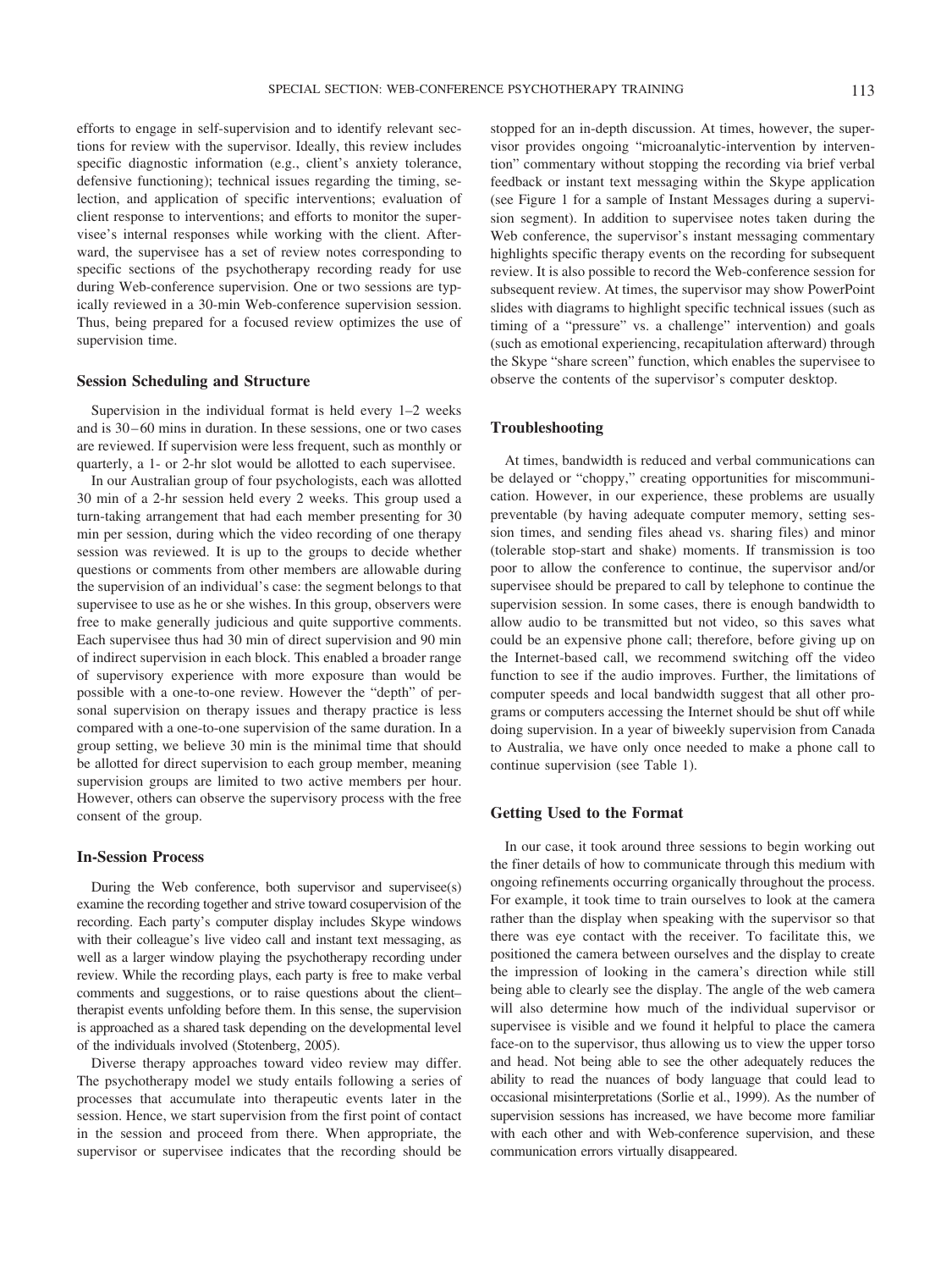# 114 ABBASS ET AL

| In this segment, close to 25 minutes of a session is watched in 30 minutes with feedback<br>provided. Supervisee has this as record to reflect on later if desired.                                                           |
|-------------------------------------------------------------------------------------------------------------------------------------------------------------------------------------------------------------------------------|
| [8:37:34 AM] Dr Allan Abbass: ID TRY A RECAP OF WHAT YOURE UP TO AND SET STAGE FOR THE WORK<br>[suggested start point of session given how patient arrived to session]                                                        |
| [8:38:45 AM] Dr Allan Abbass: I LIKE YOUR STANCE HERE. YOURE COVERING HER RANGE OF PATHOLOGY<br><b>GENTLY</b>                                                                                                                 |
| [8:39:18 AM] Dr Allan Abbass: HEAVY INTERVENTION! [refers to therapeutic challenge provided]                                                                                                                                  |
| [8:39:28 AM] Dr Allan Abbass: REALLY HEAVY [refers to therapeutic challenge provided]                                                                                                                                         |
| [8:49:29 AM] Dr Allan Abbass: SIGH! [patient response of unconscious anxiety in the form of muscle<br>tension]                                                                                                                |
| [8:50:28 AM] Dr Allan Abbass: HOW DO YOU FEEL NOW HERE WITH ME [suggested intervention]                                                                                                                                       |
| [8:50:40 AM] Dr Allan Abbass: NOW [qualifying this moment in session]                                                                                                                                                         |
| [8:50:49 AM] Dr Allan Abbass: SHE MEANS BUSINESS NOW [patient becomes more engaged]                                                                                                                                           |
| [8:51:26 AM] Dr Allan Abbass: LETS SEE HOW YOU FEEL HERE WITH ME? NO REPLY TO HER WORDS<br>[focus to feeling and ignoring intellectual responses]                                                                             |
| [8:51:57 AM] Dr Allan Abbass: RECAP LATER. FIGHT FIRST WIPE UP LATER [encouraging staying with the<br>experience of rage for now until it is experienced]                                                                     |
| [8:52:35 AM] Dr Allan Abbass: SHE ISNT SAYING ANYTHING [defensive silence]                                                                                                                                                    |
| [8:53:53 AM] Dr Allan Abbass: SOME EFFECT. SOME SIGHS [anxiety response]                                                                                                                                                      |
| [8:54:02 AM] Dr Allan Abbass: SOME IRRITATION COMING [feelings on the way]                                                                                                                                                    |
| [8:55:05 AM] Dr Allan Abbass: ITS GETTING INTELLECTUAL [defences pulling back]                                                                                                                                                |
| [8:55:18 AM] Dr Allan Abbass: SHES STILL GOT HER ARMOUR ON [acquainting with defence]                                                                                                                                         |
| [9:01:07 AM] Dr Allan Abbass: THIS IS MOSTLY RESISTANCE [acquainting with defence]                                                                                                                                            |
| [9:01:30 AM] Dr Allan Abbass: SHES TENSE AND TALKING STILL [acquainting with defence]                                                                                                                                         |
| [9:07:33 AM] Dr Allan Abbass: I THOUGHT GRIEF WAS COMING [feelings on the way?]                                                                                                                                               |
| [9:08:31 AM] Dr Allan Abbass: EDGE OF GRIEF NOW [some grief has passed]                                                                                                                                                       |
| [9:08:51 AM] Dr Allan Abbass: THAT'S ENOUGH TO CUT OFF A PHOBIA ACTUALLY [anxiety has been<br>reduced with the emotional experience and it should reduce phobic avoidance of emotions thereafter,<br>like any good exposure!] |
| [9:09:07 AM] Dr Allan Abbass: 2 DROPS OF GRIEF WILL DO THE JOB! [congratulating supervisee on good<br>work]                                                                                                                   |
|                                                                                                                                                                                                                               |

\* Typoes have mercifully been corrected for the reader.

*Figure 1.* Sample string of instant messages provided by supervisor during case review.

# **Consent, Confidentiality, and Security Issues**

Mental health professionals using Web-conferencing technology must conduct themselves in accordance with their respective ethical codes and practice guidelines just as they would during conventional face-to-face supervision. Although we were unable to locate specific professional practice guidelines regarding Web-conference supervision, we considered informed consent and confidentiality to be two important considerations in this supervision frontier (See Appendix I for a broad list of guidelines relevant to mental health professionals and the Internet). Specifically, we highlight the importance of obtaining informed written consent from clients to share therapy recordings for the purposes of supervision, including a detailed release form outlining the video conference process in plain language. It is important that clients understand that their release consent is voluntary and will not affect their access to psychotherapy (See Appendix II, for a sample consent form). Similarly, a premium is placed on client confidentiality and privacy by maintaining and viewing recordings in secure physical and electronic settings, including use of appropriate network and software security protocols, and user authentification procedures (e.g., password protected files etc.). File encryption is also strongly advised as is refraining from using any identifying client information during supervision or file transmission (Janoff & Schoenholtz-Read, 1999). Finally, we routinely reviewed (i.e., every 3 months) the section of each of the software vendors whose applications we used in order to stay up-to-date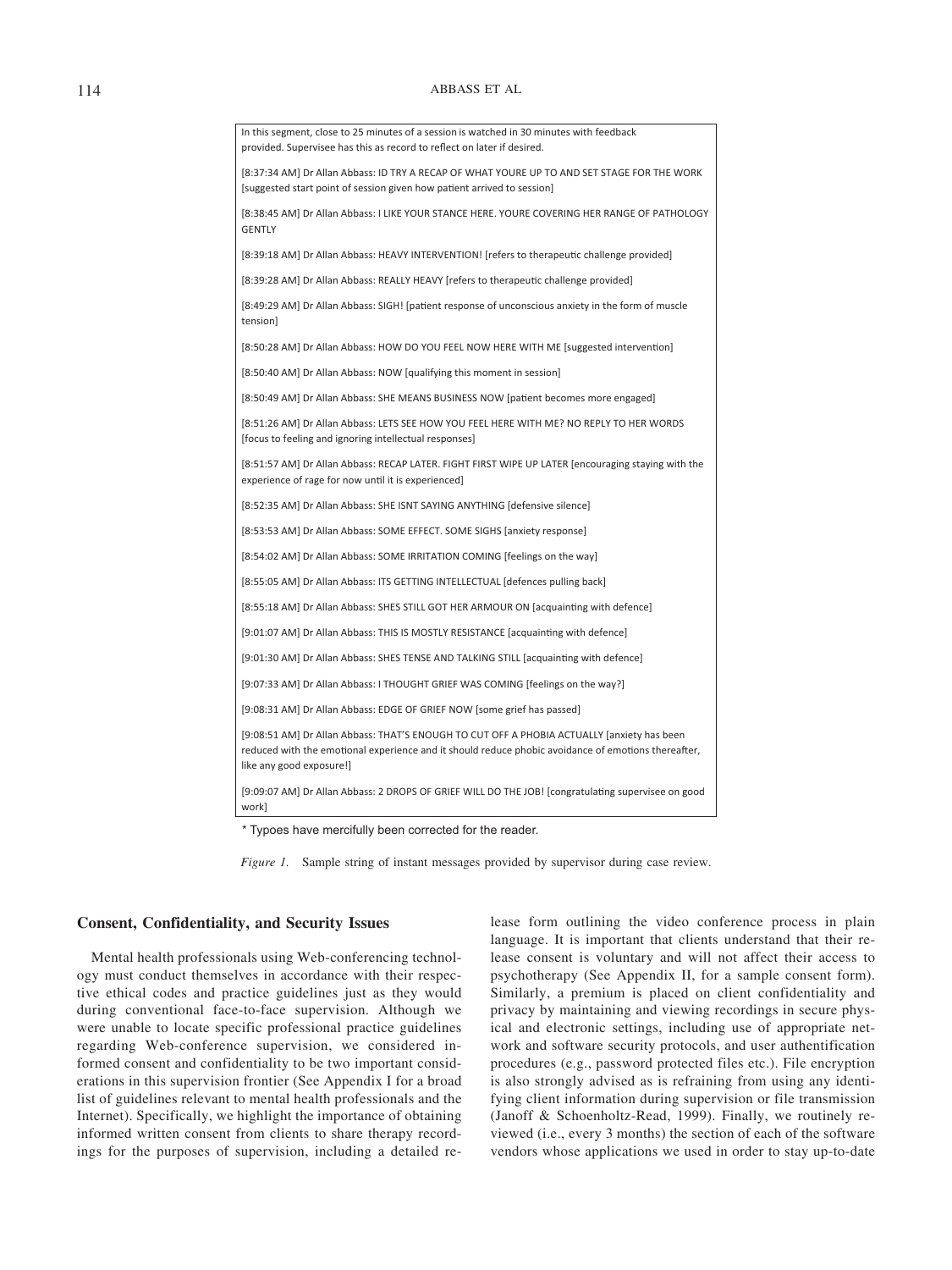with advances in the software along with updating the software to overcome potential bugs.

# **Complementary Web-Based Course**

The basic principles of ISTDP have recently been taught through a video recording-based 10-week Web-conference course provided from Canada to a United States university. This course entailed sessions of 2-hours per week and 12 psychiatry residents, teaching faculty, and psychotherapists associated with the university at two conference sites. This course covered the basic theory and application of this model across the spectrum of suitable clients. Video recording content was file-dropped (by uploading files to a secure server which was then downloaded by the University at the other end) and viewed simultaneously at both ends. The Web-conference application allowed audio-visual conversation and didactic teaching with the use of Powerpoint slides interspersed with showing video recording segments to highlight the key points. This university used a program called VPN Client (R) (http://www.cisco.com/en/US/products/ps5743/Products\_ Sub\_Category\_Home.html) for this Web conference: this program required downloading to the teacher's computer, and access to each session was password protected. One of these sessions was provided while the teacher was in Warsaw, Poland, conducting workshops! This course format began with an introductory overview of the evidence base and metapsychological basis of the approach. It then proceeded from the least (those with unresolved grief only) to most complicated patients (with borderline organization) suitable for ISTDP (Davanloo, 1995). The course was deemed acceptable and future supervision via Web conference is being planned. This format can thus be used to supplement or set the stage for Web-conference psychotherapy supervision.

#### **Limitations of Web-Conference Supervision**

The limitations of Web-conference supervision include technical, practical, ethical, and interpersonal issues.

# **Technical**

Basic computer skills are necessary for using this approach, including ability to use a Web browser and to sign in to a Web site. One major technical issue involves avoiding and managing decreased Internet speed or computer processor speed causing poor images and sound (Table 1). We have found that being familiar and comfortable with both the hardware and software applications that are involved reduced our anxiety when problems occurred. For example, when setting up the hardware to display the output to the large display, there were times when the equipment did not function as anticipated. It was identified that preparing the equipment at least 1-hr before the scheduled session provided ample time to solve technical issues that could arise. These ranged from not having the correct cables, to changing the preferences in the software applications, to adjusting to the environmental settings peculiar to each set up. As we identified the solutions to these problems, we became more comfortable with the format but it was necessary to experience some of the technical glitches along the way to help us become confident with using the technology.

# **Consent Issues**

Some clients may not consent to recording and sharing psychotherapy sessions in a Web-conferencing format for a variety of reasons, although we find only a 25% rate of refusal in our six practices. Our impression is that clients (younger) who are more comfortable with the Internet are more willing to allow this supervision method than those (older) less familiar; however, this observation warrants some study. While some clients may initially be reluctant to provide consent, revisiting this after a few sessions often resulted in clients providing consent: at that point the therapist could provide information specific to that client's treatment about why supervision would be helpful in his or her specific case.

#### **Supervisee Anxiety**

While supervisee anxiety during Web conferencing is quite natural, there is little research evidence that the use of audio–video recordings (Huhra, Yamokoski-Maynhart, & Prieto, 2008) or Web-conferencing technology itself is the primary cause of trainee anxiety. Indeed, some have argued that supervisee anxiety regarding recordings used in supervision is more likely to be a generalized response to psychotherapy training itself (Schnarch, 1981). Regardless of the cause, a graded training exposure for supervisees with extreme anxiety may be warranted (Abbass, 2004). This approach may include exposure to the supervisor's and/or peers' video recordings before the trainee presents his or her own recordings. Thus, small-group Web-conference training may be the best format to help achieve this goal.

#### **Supervisee Personal Process**

At times, a supervisee may have difficulties with regard to his or her own emotional process interfering with the application of therapeutic technique (e.g., supervisee has history of similar trauma as his client and is highly anxious when the content arises in session: this leads to overintellectualizing at the treatment point where emotional exposure may be warranted). In this situation, the Internet format may present a barrier to the open discussion of these issues that may not exist with F2FS, where more subtle cues may facilitate such a discussion. However, individual time at the end of the session or in between sessions could be used in such a circumstance. We have not yet found this to be necessary with groups of cohesive professionals who have known each other for many years, but this could be necessary at times and the supervisor should be prepared to allot time for this.

# **Local Support**

During times of need, such as a crisis with a client, local consultation and supervision are advisable to ensure compliance with ethical and professional guidelines. One example of this is a patient who expresses suicidal ideation or requires medical evaluation as a result of a neurological syndrome. Accordingly, it is not feasible for an inexperienced therapist to rely solely on Webconference supervision. Instead, he or she should build links to local mentors and consultants in order to access support and assistance when needed.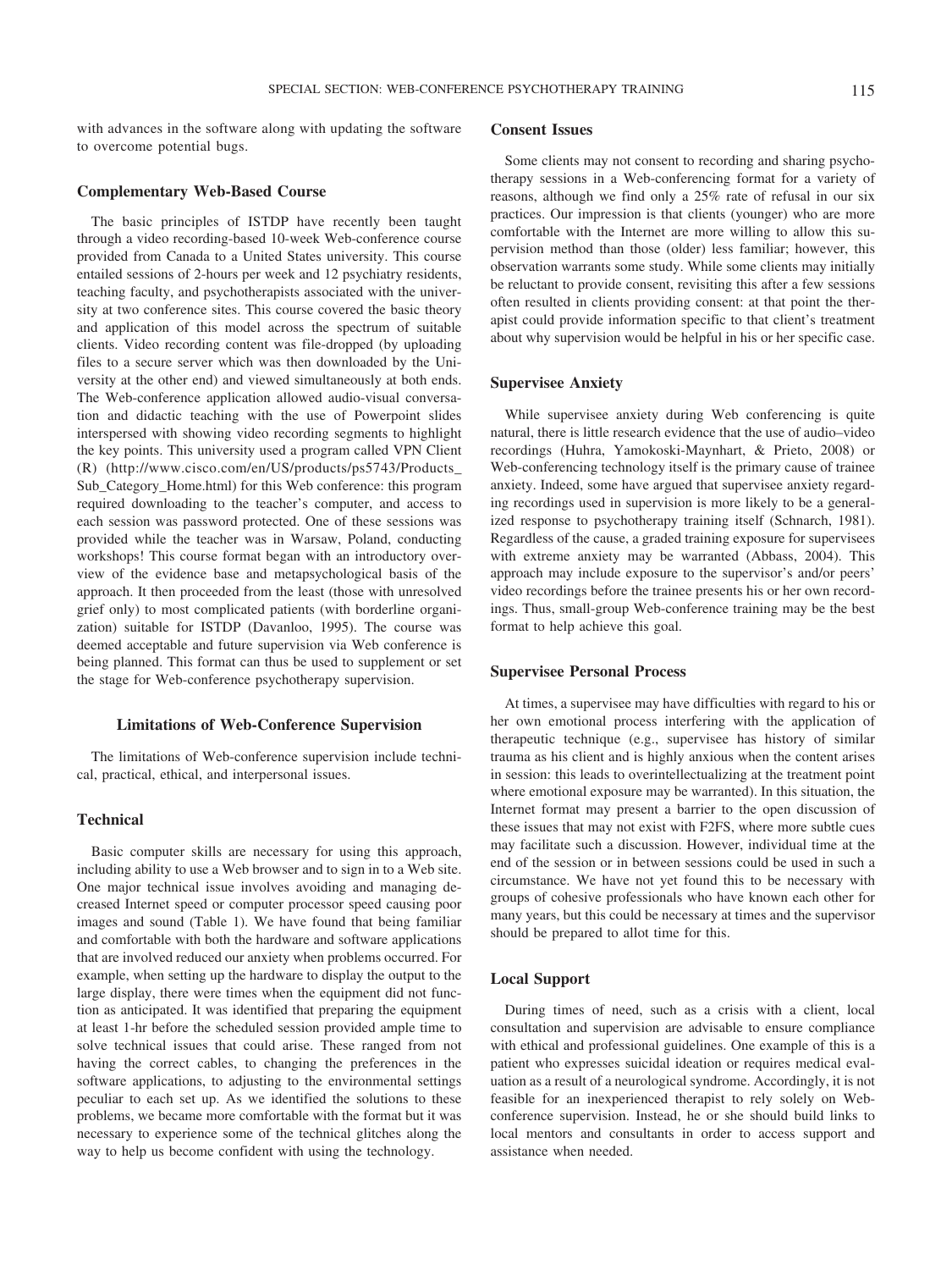# **Supervisory Alliance**

Olson et al. (2001) commented that it might be difficult to create and maintain a sense of connection or supervisory alliance that is so central to psychotherapy supervision (Ekstein & Wallerstein, 1958) through communication over the Internet. However, we have not found this to be the case. With this method, collaborative working alliances are achieved over time through the dedication of both supervisor and supervisees to openly examine the detailed processes in video-recorded sessions. The supervisor can best contribute by being highly engaged and comfortable with the supervision structure. The feedback is grounded in the clinical data in front of the supervisor and supervisee with ample opportunity provided to clarify any differing perspectives.

The training relationship in our case is facilitated by annual in-person teaching through 4 or 5 day immersion courses, in which the supervisor shows recordings of his own psychotherapy practice. A built-in element of these courses is an extensive social program with many opportunities for supervisor and supervisees to interact in person and get to know one another better: here we will argue about which city or continent has the best beer and the worst weather!

# **Benefits of Web-Conference Supervision**

Although we agree that in-person supervision is the ideal format, we have concluded from our experience that the overall benefits of Web-conference supervision outweigh its relative limitations.

# **Access, Cost-Effectiveness, and Convenience**

Most professionals make regular efforts to review the literature, consult with peers, and attend periodic workshops to maintain basic competence in their psychotherapy practices. However, many face various personal and professional commitments, lengthy travel distances, and financial constraints that significantly limit their access to ongoing supervision aimed at maintaining or further developing psychotherapeutic competencies. For those seeking advanced or specialized psychotherapy training, weekly, biweekly, or monthly Web-conference supervision offers more exposure with possibly greater educational effects, as compared with one or two workshops per year.

# **Visualizing the Supervisee**

The ability of the supervisor to identify nonverbal cues of the supervisee during a session can have important training implications (Jerome & Zaylor, 2000). Lack of visual cues may hinder the supervisor's ability to detect resistance in the supervisee, which can lead to issues within their working relationship and working alliance (Kanz, 2001). In our experience, the Web-conference application was more than adequate for the supervisor and supervisees to clearly observe the verbal and nonverbal aspects of each other's communication during training sessions (e.g., interest, encouragement, challenge, humor).

#### **Video Recording Review**

The use of actual psychotherapy recordings during Webconference supervision is ideal for professionals seeking advanced psychotherapy training. Discerning such subtle cues and changes is fundamental to supervisory processes aimed at clarifying psychodiagnosis, therapeutic focus, treatment progress, and the range of technical issues typically encountered during advanced psychotherapy training.

Abbass (2004) has described several additional benefits of using video recordings for psychotherapy supervision that are relevant to this current approach. Video recording enables professionals to more objectively study their psychotherapy practices outside of the demands of the actual therapy session. This can increase therapist self-awareness, self-supervision skills, and encourage lifelong professional development. When combined with a supervisor's feedback about specific client–therapist interactions and other clinical phenomena in recordings, trainees acquire a catalogue of vignettes that they are free to review or use to teach others.

# **Benefits of the Small Group Format**

There were several distinct benefits of the small group Webconference format, including exposure to a wider array of clinical and training issues evident in group members' work. This group format is an experience multiplier where watching others' work prepares one for similar situations which he or she will inevitably face in the future. Additionally, group members have opportunities to observe supervisory practices, participate in peer supervision, and learn a supervision method (Abbass, 2004).

# **Conclusion**

We are now well into the era where rapid and broad dissemination of psychotherapeutic techniques and skills is possible and inevitable. Inexpensive, widely accessible Internet-based training methods offer an array of benefits and few limitations. Although further research is required to examine optimal schedules and relative effects of this method on client outcomes, we anticipate that Web-conference– based psychotherapy supervision will be the key vehicle providing global transmission of psychotherapy skills.

#### **References**

- Abbass, A. (2004). Small-group videotape training for psychotherapy skills development. *Academic Psychiatry, 28,* 151–155.
- Bernard, J. M., & Goodyear, R. K. (2009). *Fundamentals of clinical supervision.* Upper Saddle River, NJ: Pearson Education, Inc.
- Buist, A., Coma, G., Silvas, A., & Burrows, G. (2000). An evaluation of the telepsychiatry programme in Victoria, Australia. *Journal of Telemedicine and Telecare, 6,* 216 –221.
- Butler, S. K., & Constantine, M. G. (2006). Web-based e-supervision, collective self-esteem, and case conceptualization ability in school counselor trainees. *Professional School Counseling, 10,* 146 –152.
- Conn, S. R., Roberts, R. L., & Powell, B. M. (2009). Attitudes and satisfaction with a hybrid model of counseling supervision. *Educational Technology and Society, 12,* 298 –306.
- Davanloo, H. (1995). Intensive Short-Term Dynamic Psychotherapy: Spectrum of Psychoneurotic Disorders. *International Journal of Short-Term Psychotherapy, 3,* 121–232.
- Davanloo, H. (2000). *Intensive short-term dynamic psychotherapy: Selected papers of Habib Davanloo, MD.* Chichester, England: Wiley.
- Ekstein, R., & Wallerstein, R. S. (1958). *The teaching and learning of psychotherapy.* New York: Basic Books.
- Federal Communications Commission. (2010). Sixth broadband deploy-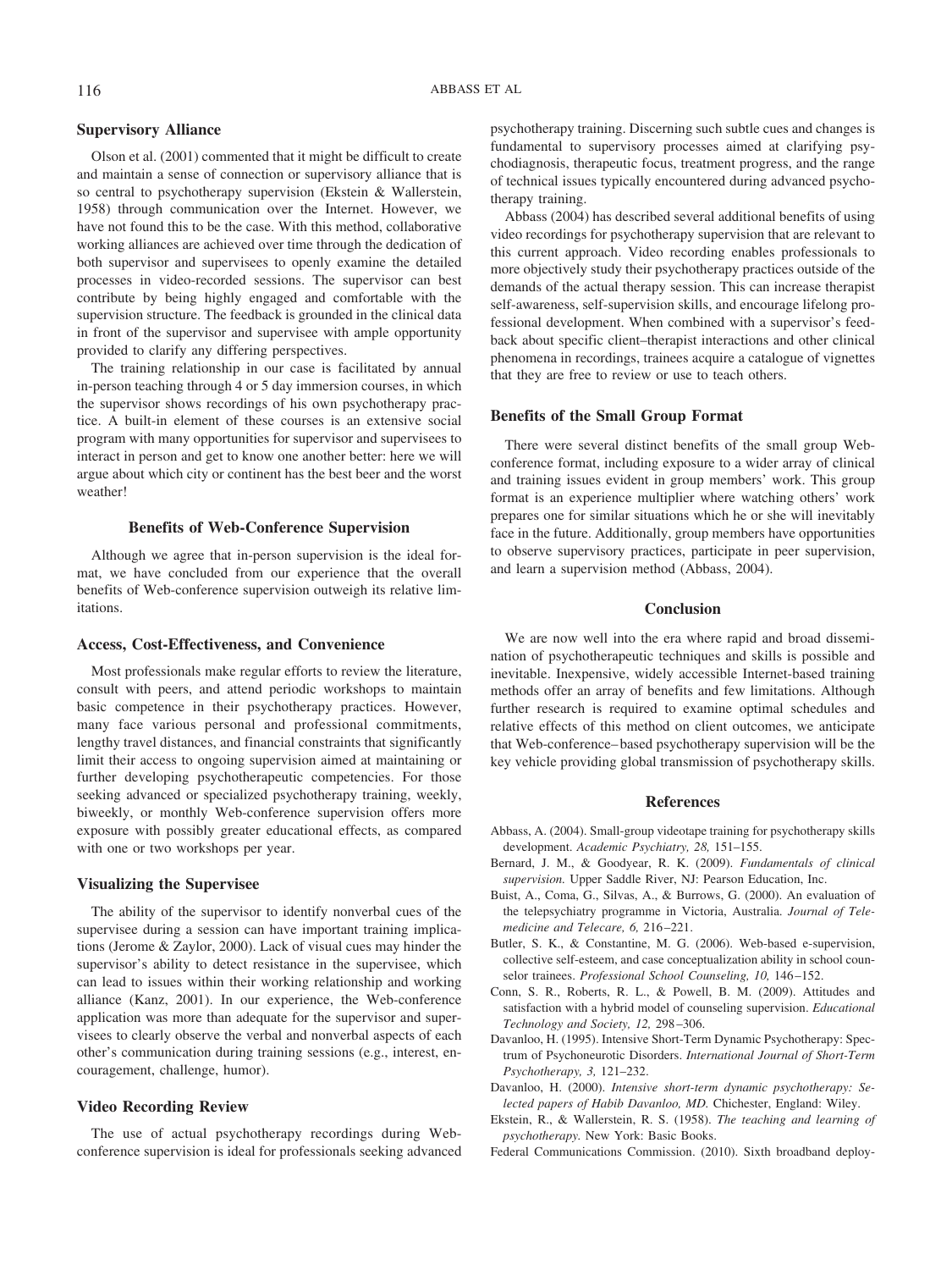ment report. Retrieved from http://www.fcc.gov/Daily\_Releases/ Daily\_Business/2010/db0720/FCC-10-129A1.pdf. Retrieved September 3, 2010.

- Gammon, D., Sorlie, T., Bergvik, S., & Hoifodt, T. S. (1998). Psychotherapy supervision conducted by videoconferencing: A qualitative study of users' experiences. *Journal of Telemedicine Telecare, 4,* 33–5.
- Gay, P. (1998). *Freud: A life for our time.* New York: Norton.
- Hailey, D., Ohinmaa, A., & Roine, R. (2009). Limitations in the routine us of telepsychiatry. *Journal of Telemedicine and Telecare, 15,* 28 –31.
- Huhra, R. L., Yamokoski-Maynhart, C. A., & Prieto, L. R. (2008). Reviewing videotape in supervision: A developmental approach. *Journal of Counseling and Development, 86,* 412– 418.
- Janoff, D. S., & Schoenholtz-Read, J. (1999). Group supervision meets technology: A model for computer-mediated group training at a distance. *International Journal of Group Psychotherapy, 49,* 255–272.
- Jarvis-Selinger, S., Chan, E., Payne, R., Plohman, K., & Ho, K. (2008). Clinical telehealth across the disciplines: Lessons learned. *Telemedicine Journal of Electronic Health, 14,* 720 –725.
- Jerome, L. W., & Zaylor, C. (2000). Cyberspace: Creating a therapeutic environment for telehealth applications. *Professional Psychology: Research and Practice, 31,* 478 – 483.
- Kanz, J. E. (2001). Clinical-Supervision.com: Issues in the provision of online supervision. *Professional Psychology: Research and Practice, 32,* 415– 420.
- Olson, M. M., Russell, C. S., & White, M. B. (2001). Technological implications for clinical supervision and practice. *The Clinical Supervisor, 20,* 201–215.
- Organisation for Economic Co-operation and Development. (2008). The future of the internet economy: A statistical profile. Retrieved from http://www.oecd.org/dataoecd/44/56/40827598.pdf. Retrieved September 3, 2010.
- Reese, R. J., Aldarondo, F., Anderson, C. R., Lee, S. J., Miller, T. W., & Burton, D. (2009). Telehealth in clinical supervision: A comparison of supervision formats. *Journal of Telemedicine and Telecare, 15,* 356 – 361.
- Said, T. (2000). Process supervision in Davanloo's intensive short-term dynamic psychotherapy; Pt. 1. *International Journal of Intensive Shortterm Dynamic Psychotherapy, 14,* 19 –38.
- Schnarch, D. M. (1981). Application of videotape in psychotherapy training. In J. Fryrear & R. Fleshman (Eds.), *Videotherapy in mental health* (pp. 275–304.). Springfield, CT: Charles C Thomas.
- Sorlie, T., Gammon, D., Bergvik, S., & Sexton, H. (1999). Psychotherapy supervision face-to-face and by videoconferencing: A comparative study. *British Journal of Psychotherapy, 15,* 452– 462.
- Stoltenberg, C. D. (2005). Enhancing professional competence through developmental approaches to supervision. *American Psychologist, 60,* 857– 864.
- Watson, J. C. (2003). Computer-based supervision: Implementing computer technology into the delivery of counseling supervision. *Journal of Technology in Counseling, 3.* Retrieved from http://jtc.colstate.edu/ vol3\_1/Watson/Watson.htm. Retrieved June 18, 2010.
- Weingardt, K. R., Cucciare, M. A., Bellotti, C., & Lai, W. P. (2009). A randomized trial comparing two models of web-based training in cognitive-behavioral therapy for substance abuse counselors. *Journal of Substance Abuse Treatment, 37,* 219 –227.
- Wetchler, J., Trepper, T., Mccollum, E., & Nelson, T. S. (1993). Videotape supervision via long-distance telephone. *The American Journal of Family Therapy, 21,* 242–247.
- Xavier, K., Shepherd, L., & Goldstein, D. (2007). Clinical supervision and education via videoconference: A feasibility project. *Journal of Telemedicine and Telecare, 13,* 206 –209.

# **Appendix I**

# **List of Guidelines for Mental Health Professionals Working With the Internet**

Please Note: The Following List Is Not Exhaustive.

American Medical Association. (2000). Guidelines for Patient-Physician Electronic Mail. Available at: http://www.ama-assn.org/ meetings/public/annual00/reports/bot/bot2a00.rtf

American Mental Health Counselors Association. (2000). Code of Ethics of AMHCA, Principle 14, Internet On-Line Counseling. Available at: http://www.amhca.org/code/#14

American Psychiatric Association. (1998). Telepsychiatry Via Videoconferencing. Available at: http://archive.psych.org/edu/ other\_res/lib\_archives/archives/199821.pdf

American Telemedicine Association. (2009). Practice Guidelines for Videoconferencing-Based Telemental Health. Available at: http:// www.atmeda.org/files/public/standards/PracticeGuidelinesfor Videoconferencing-Based%20TelementalHealth.pdf

Canadian Psychiatric Association. (2001). Telepsychiatry: Guidelines and Procedures for Clinical Activities. Available at: http://www.psychiatry.med.uwo.ca/ecp/info/toronto/telepsych/ index.htm

Canadian Psychological Association. (2009). Ethical Guidelines for Psychologists Providing Psychological Services via Electronic Media. Available at: http://www.cpa.ca/aproposdelascp/conseild administration/comites/deontologie/ethicalguidelines

International Society for Mental Health Online. (2000). Suggested Principles for the Online Provision of Mental Health Services. Available at: https://www.ismho.org/suggestions.asp

National Association of Social Workers and Association of Social Work Boards. (2005). Standards for Technology and Social Work Practice. Available at: http://www.aswb.org/pdfs/Technology SWPractice.pdf

National Board for Certified Counselors and Center for Credentialing and Education. (2001). The Practice of Internet Counseling. Available at: http://www.nbcc.org/ethics/Default.aspx

Ohio Psychological Association. (2010). Telepsychology Guidelines. Available at: http://www.ohpsych.org/resources/1/files/ Comm%20Tech%20Committee/OPATelepsychologyGuidelines 41710.pdf